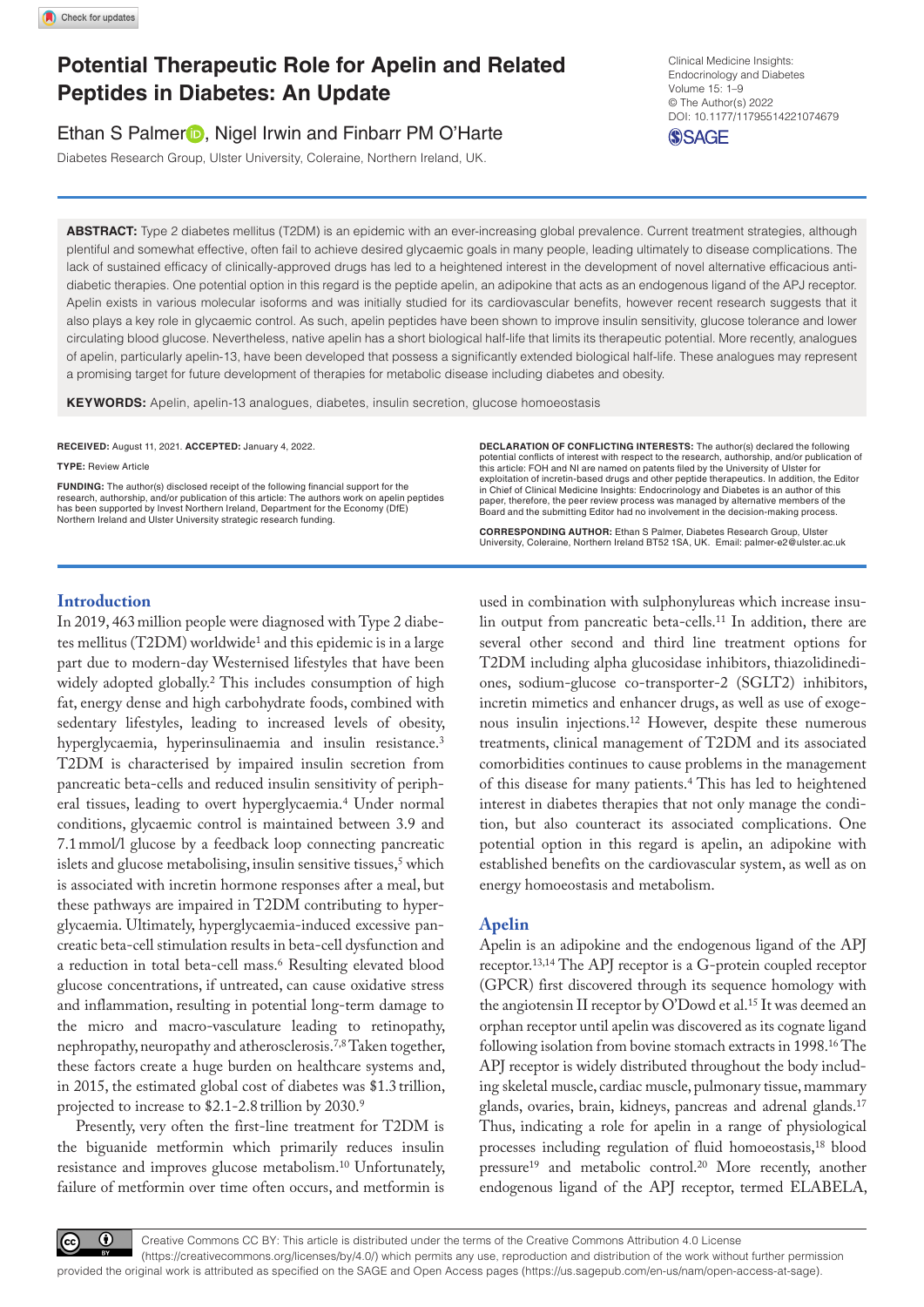| <b>PEPTIDE</b>  | AMINO ACID SEQUENCE                                                           |
|-----------------|-------------------------------------------------------------------------------|
| Apelin-77       | MNLRLCVQALLLLWLSLTAVCGGSLMPLPDGNGLEDGNVRHLVQPRGSRNGPGPWQGGRRKFRRQRPRLSHKGPMPF |
| Apelin-55       | GSLMPLPDGNGLEDGNVRHLVQPRGSRNGPGPWQGGRRKFRRQRPRLSHKGPMPF                       |
| Apelin-36       | LVQPRGSRNGPGPWQGGRRKFRRQRPRLSHKGPMPF                                          |
| Apelin-17       | <b>KFRRORPRLSHKGPMPF</b>                                                      |
| Apelin-13       | <b>ORPRLSHKGPMPF</b>                                                          |
| (pGlu)apelin-13 | (pGlu)RPRLSHKGPMPF                                                            |
| Apelin-12       | <b>RPRLSHKGPMPF</b>                                                           |

**Table 1.** Primary amino acid sequences of apelin isoforms.

Amino acid notation of apelin peptide isoforms is denoted using standard single letter amino acid codes. pGlu is pyroglutamate.

was identified in human embryonic stem cells. ELABELA is a 32 amino acid peptide that appears to have a role in embryonic cardiac development.21

More recently, apelin has been identified as a potential therapeutic option for diabetes due to its ability to improve insulin production, insulin sensitivity and positively regulate diabetic complications, such as diabetes related kidney hypertrophy.13,22 Additionally, apelin has been demonstrated to induce satiety and reduce body weight,23,24 making it a very attractive target for future diabetes therapy. Coupled with its beneficial effects on the cardiovascular system,<sup>25</sup> apelin may present a dual benefit in two related pathologies that are inter-linked. Indeed, prescribing effective diabetes medications, with additional cardiovascular benefits, represents a key objective of pharmaceutical care plans for many T2DM patients.26 The beneficial effects of apelin on the cardiovascular system are relatively well studied,<sup>27,28</sup> whereas positive actions in diabetes less advanced. This review will focus predominantly on recent research on the therapeutic potential of apelin in diabetes.

#### **Apelin Processing**

Apelin is initially translated from the APLN gene located on chromosome xq25-26.1 in humans, as the 77-amino acid preproapelin.29 An N-terminal 22-amino acid section is then proteolytically cleaved after Gly<sup>22</sup> in the Gly<sup>22</sup>-Gly<sup>23</sup> sequence forming apelin-55, referred to as proapelin. Initially, apelin-55 was considered a proprotein, and apelin-36 a precursor, for the more biologically active apelin-17 and apelin-13 isoforms (Table 1). This was due to the presence of Arg-Arg residues in apelin-36 which are typical of trypsin-like endopeptidase cleavage sites30 (Figure 1a). However, recent studies reveal that apelin processing is more complex than originally hypothesised. As such, apelin-55 is not a biologically inactive proprotein and it can activate the APJ receptor, although with less efficacy than its C-terminally derived shorter isoforms.<sup>31</sup> Furthermore, the processes involved in the generation of apelin-13 from apelin-36 have yet to be fully elucidated,<sup>32</sup> with (pGlu)apelin-13 representing the naturally occurring N-terminal cyclisation of the Gln<sup>1</sup> residue in apelin-13. Indeed,



**Figure 1.** Hypothesised models of apelin processing. Two models are presented, with (a) depicting original philosophy and (b) an updated model based on recent literature. Blue arrows represent spontaneous N-terminal cyclisation of glutamine in apelin-13 to produce (pGlu) apelin-13. Green arrows represent proprotein convertase subtilisin/kexin 3 (PCSK3) cleavage of apelin-55 to form apelin-13.32 Orange arrows represent apelin-36 processing to apelin-13 via as yet unidentified mechanisms.31

Shin et al<sup>33</sup> found that proprotein convertase subtilisin/kexin 3 (PCSK3) cleaves apelin-55 to produce apelin-13 without the formation of other isoforms, introducing a new pathway for apelin processing (Figure 1b).

#### **Apelin Structure/Function**

Each isoform of apelin, namely apelin-55, apelin-36, apelin-17, apelin-13, (pGlu)apelin-13 and apelin-12 (Table 1), displays a random coil conformation, meaning they lack specific secondary structure and have no precise 3D shape.<sup>31,34</sup> Nevertheless, each isoform appears to activate the APJ receptor in a similar fashion.31 This is explained by the relatively unique method through which apelin peptides bind to the APJ receptor. When bound to the receptor apelin peptides develop a curved conformation, binding at 2 different sites through both hydrophobic and polar interactions. Binding of the N-terminus causes the remainder of the peptide to fold approximately 90 degrees into a second binding site<sup>35</sup> making it the only observation of a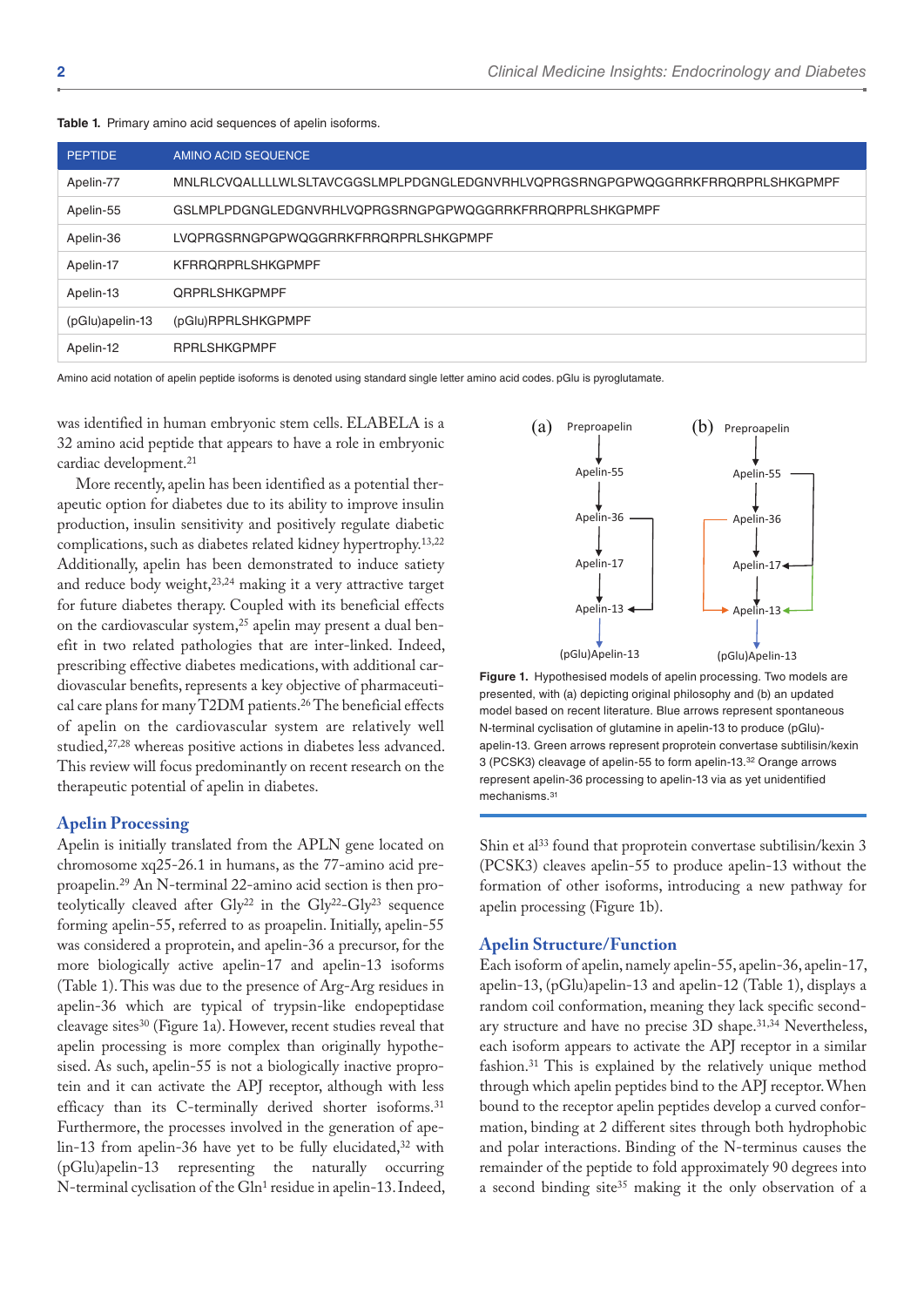GPCR exhibiting dual-binding to a single endogenous ligand. Interestingly however, despite having similar receptor binding kinetics, the relative potency of apelin increases as its length decreases, with apelin-13, (pGlu)-apelin-13 and apelin-12 being the most biologically active isoforms, with relatively higher efficacy at the APJ receptor than the longer isoforms.<sup>17</sup> Conversely, apelin-36 appears to bind to the APJ receptor for significantly longer than the shorter isoforms.<sup>36</sup> This increase in receptor occupancy may be explained by the presence of additional negatively charged regions of the APJ receptor which interact with positively charged amino acids in the longer apelin-36 peptide.35 The APJ receptor primarily couples to  $Ga_{i\alpha}$ , resulting in a range of downstream effects including inhibition of cAMP and ERK and Akt activation.<sup>37</sup> Activation of the APJ receptor also increases intracellular  $Ca^{2+}$  though the precise mechanism has not been verified.38 However, this increase may be mediated through the PLCβ-PKC pathway via APJ coupling with either the Gβγ subunits of the  $Ga$ <sub>i/o</sub> heterotrimer,  $Ga_{\alpha/11}$  or both.<sup>39</sup> In addition, it is believed that activation of the APJ receptor by shorter apelin isoforms leads to recruitment of both beta-arrestin-1 and -2, and the receptor is recycled to the cell surface within 60minutes.40 In contrast, APJ receptor stimulation by apelin-36 results in beta-arrestin-1 activation with no receptor recycling observed after 4hours.40 This may partly explain the differences in potency and biological effect of the different circulating apelin peptides.

## **Brief Overview of Apelin Isoform Cardiovascular Benefits**

Apelin-55 is the longest biologically active isoform of apelin and evokes a similar APJ receptor mediated ERK phosphorylation response as apelin-36 and apelin-17, but its therapeutic potential has yet to be fully elucidated.32 This may simply be a consequence of shorter apelin isoforms possessing comparable or enhanced bioactivity and thus being therapeutically more attractive. The beneficial effects of apelin-36 on the cardiovascular system are well established including protection against ischaemia and myocardial infarction.25,41 Apelin-36 has also been demonstrated to induce vasodilation<sup>42</sup> alongside improving cardiac contractility.43 As discussed above, apelin-13 is one of the most potent apelin isoforms and thus has a range of positive cardiovascular effects.44 This includes antihypertensive actions as well as inducing notable improvements following myocardial infarction or heart failure,<sup>45</sup> possibly linked to its action as an ionophore with increased cardiac contractility and output.46 pGlu-apelin-13 is the most common apelin isoform present in the human heart<sup>47</sup> and exerts similar benefits as apelin-13 but has a longer half-life.48,49 Furthermore, apelin-12 exerts notable benefits on the cardiovascular system,<sup>50</sup> with structural analogues of apelin-12 shown to inhibit cardiomyocyte damage and improve cardiac function in rats with left anterior descending coronary artery occlusion.50 In addition to this, non-peptigeric APJ receptor agonists have been generated that may facilitate oral administration. One such agonist,

termed BMS-986224, has been shown to increase cardiac output in a rat model of cardiac hypertrophy and heart failure.<sup>51</sup>

#### **Apelin, Adipose Tissue and Insulin Resistance**

Insulin resistance is a state where elevated circulating insulin concentrations are required to induce an appropriate glucose metabolising response in insulin sensitive tissues.52 Insulin resistance is commonly associated with obesity and can often result in the development of T2DM as pancreatic islets eventually fail to compensate for the increased insulin demand. Apelin is well documented to improve insulin action, but whether this is a result of direct tissue-mediated effects, indirect actions or a combination of both still needs to be fully established. However, as an adipokine, apelin plays an important role in adipose tissue function through a range of direct mechanisms. Apelin upregulates both brown adipose tissue (BAT) adipogenesis and white adipose tissue (WAT) browning.<sup>53</sup> In isolated human and rat adipocytes, 100nM pGlu-apelin-13 enhanced BAT adipogenesis through the upregulation of the adipogenic transcription factors C/EBPβ and PPARγ, whilst limiting the effects of  $TNF\alpha$ , an inflammatory cytokine that inhibits BAT differentiation and induces BAT apoptosis.<sup>53</sup> In the same study, C57BL/6 mice administered 1µM/kg/day pGlu-apelin-13 for 12days displayed reduced WAT weight whilst maintaining similar BAT mass compared to control mice, with no change in overall body weight between groups of mice. Interestingly, these pGlu-apelin-13 treated mice displayed elevated BAT markers in WAT, suggesting that apelin induces WAT browning, with similar observations in 3T3-L1 adipocytes.<sup>53</sup> Taken together, the ability of apelin to induce BAT proliferation and WAT browning may provide a direct pathway through which apelin alleviates diabetic milieu.

Apelin has also been revealed to decrease fat storage in adipocytes, with apelin-13 (100 nM) shown to reduce lipid accumulation in 3T3-L1 adipocytes via PI3K-mediated upregulation of aquaporin-7, a glycerol transporter found in adipocytes.54 In full agreement, 1μM pGlu-apelin-13 treatment for 10 to 14 days was demonstrated to inhibit differentiation of 3T3-L1 pre-adipocytes to lipid accumulating mature rounded adipocytes.<sup>55</sup> Indeed, more recently apelin has been confirmed to inhibit adipogenic differentiation and promote lipolysis.56 Additionally, apelin can improve lipid metabolism in other metabolically active tissues, with 0.2 μmol/kg/day apelin-13 administration improving lipid utilisation and insulin resistance, via improved mitochondrial oxidative capacity and enhanced fatty acid oxidation, in soleus muscle of insulin resistant high fat fed C57BL/6 mice.<sup>57</sup> Similarly, i.p. administration of 0.1 μmol/kg/day pGlu-apelin-13 for 28 days improved hepatic lipid metabolism and reduced steatosis in high fat fed mice.<sup>58</sup>

### **Diabetes**

Benefits of apelin on insulin action would suggest obvious therapeutic potential for diabetes, but some dispute regarding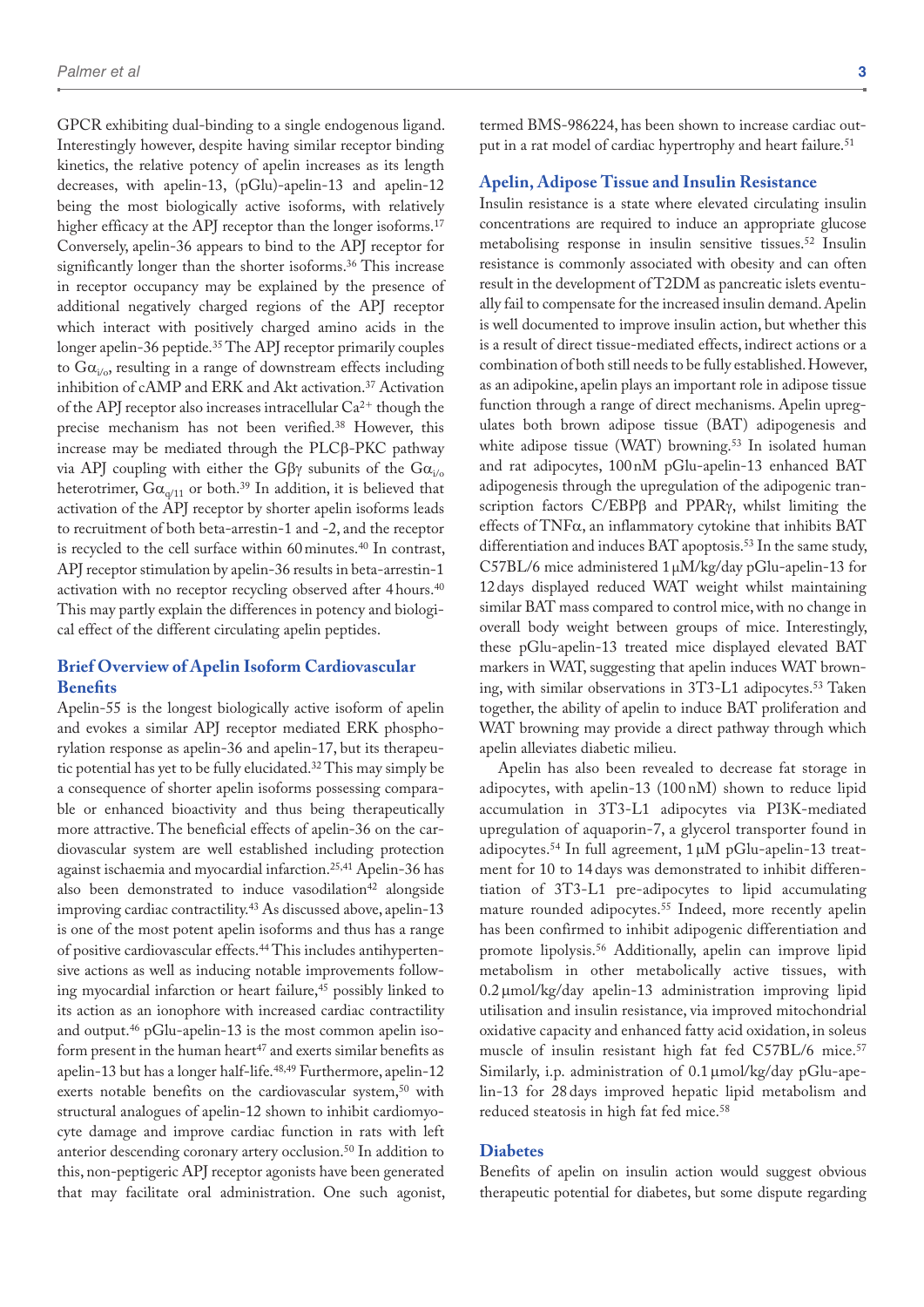direct effects of apelin on the endocrine pancreas have caused some confusion in this regard. As such, an early study conducted by Sörhede Winzell et al<sup>59</sup> demonstrated that intravenous administration of apelin-36 (2nmol/kg body weight) inhibited acute glucose stimulated insulin secretion in both lean control and high fat fed obese C57BL/6 mice. In the same study, 1µmol/l apelin-36 also inhibited insulin production from isolated murine islets under stimulatory and non-stimulatory glucose conditions. A further study examined the *in vitro* effect of (pGlu)apelin-13 on insulin secretion from rat insulinoma INS-1 cells, revealing that (pGlu)apelin-13 (10- 1000nmol/l) had no insulinotropic effects at lower glucose concentrations and inhibited insulin secretion by up to 40% at 10mmol glucose.60 It was determined that this inhibitory effect was due to the PI3-kinase activation of phosphodiesterase 3.60

Despite these initial observations of decreased insulin output induced by apelin, subsequent studies in streptozotocininduced (T1DM model) and high fat fed diabetic (T2DM model) rats revealed highly beneficial effects of apelin-13 (100nmol/kg bw) including improvement of insulin sensitivity and reduction of plasma glucose after daily administration for 2weeks.61 In addition, a 200pmol/kg body weight i.v. injection of apelin-13 was also demonstrated to improve acute glucose tolerance in normal and high fat fed rats following an oral glucose tolerance test.61 The same study noted that 45minutes incubation of apelin-13 (10-1000nM) improved glucose utilisation in insulin sensitive soleus muscle. These results have been replicated in more recent studies that reveal daily i.p. administration of apelin-13 (0.1µmol/kg bw) for 6weeks improved insulin sensitivity and reduced blood glucose concentrations in high fat fed diabetic rats (T2DM model).62 Furthermore, (pGlu)apelin-13 has also been shown to dosedependently increase glucose uptake in ex vivo human adipose tissue via 5' adenosine monophosphate-activated protein kinase (AMPK) phosphorylation.<sup>63</sup> In agreement, apelin-13 has previously been shown to improve glucose tolerance in normal mice as well as augment glucose uptake in insulin-resistant high fat fed mice.<sup>64</sup> Similar observations have been made following intracerebroventricular injection of (pGlu)apelin-13 in high fat fed mice,<sup>65</sup> that are considered to be dependent on nitric oxide production.65

In keeping with this, apelin deficient mice present with insulin resistance that is exacerbated by feeding a high-fat diet.66 However, daily infusion of (pGlu)apelin-13 for 4weeks (2mg/kg bw) in these mice, via a subcutaneous osmotic pump, reversed insulin resistance.66 This phenomenon was also observed following similar (pGlu)apelin-13 administration in obese diabetic *db/db* mice (T2DM model) that do not have a genetic apelin deficiency.66 Interestingly, a study conducted by Han et al<sup>67</sup> revealed that deletion of the APJ receptor in the pancreatic islets of C57BL/6 mice augments glucose stimulated insulin secretion, implicating a positive role for apelin in glucose stimulated insulin production. Additionally, pancreatic

APJ receptor deletion in C57BL/6 mice caused a significant reduction in islet size, area, and beta-cell function. Glucose clearance was also impaired by specific pancreatic APJ deletion, highlighting the important role of the apelinergic system in pancreatic islet function and overall glucose homoeostasis. Moreover, apelin treatment (precise isoform was not stated) of cultured rat insulinoma cells also increased beta-cell growth, indicating that apelin may play a positive role in beta-cell proliferation.67 To date, only one study into the effect of apelin treatment in diabetes has been conducted in humans.68 In this regard, 16 non-diabetic overweight men (BMI 25-30 kg/m2) were subjected to a 24h hyperinsulinaemic-euglycaemic clamp and administered either 9 or 30nmol/kg bw of (pGlu)apelin-13.68 Interestingly, the 30nmol/kg bw dose significantly increased insulin sensitivity, corroborating previously reported apelin induced improvements of insulin sensitivity in animal models.

Taken together, although apelin appears to have clear antidiabetic efficacy, there are conflicting reports regarding the underlying mechanisms. In brief, apelin clearly improves insulin sensitivity, reduces blood glucose and increases glucose utilisation.<sup>61-68</sup> However, contrasting observations on the effect of apelin on insulin secretion have been documented.59,60 Such discrepancies may be explained by the different apelin isoforms and experimental systems employed in these studies (Table 2). The diversity in findings might indicate that different apelin isoforms, despite activating the APJ receptor, produce distinct tissue specific effects. However, despite these discrepant findings, there is a general consensus that apelin isoforms improve metabolic status, suggesting clear potential for diabetes therapy.

#### **Diabetic Complications**

In terms of diabetes-induced kidney dysfunction and inflammation, twice daily administration of apelin-13 (400 pmol/kg) bw) for 9weeks was shown to impede development of both conditions in Akita mice (T1DM model). This included prevention of increased kidney size, as well as reduction in glomerular filtration rate and proteinuria, mediated via an inhibitory effect on histone acetylation, which is associated with a range of diabetic vascular complications.<sup>69</sup> Notably, these are classical symptoms of diabetic nephropathy which affect approximately one third of diabetic patients.<sup>70</sup> Further independent observations found similar benefits with (pGlu) apelin-13 in male FVB/Ove26 mice, a genetically-induced model of Type 1 diabetes, to reduce diabetes induced kidney and glomerular hypertrophy, as well as renal inflammation and albuminuria.71 Furthermore, these mice exhibited reduced renal APJ receptor expression, with 2weeks daily subcutaneous (pGlu)apelin-13 treatment (150µg/kg bw) counteracting this, suggesting that the apelinergic system plays an important protective role within the kidneys.71 Furthermore, reduced ELABELA levels may contribute to increased risk of diabetic kidney disease.72,73 A study conducted in 80 patients found that serum ELABELA levels were negatively correlated with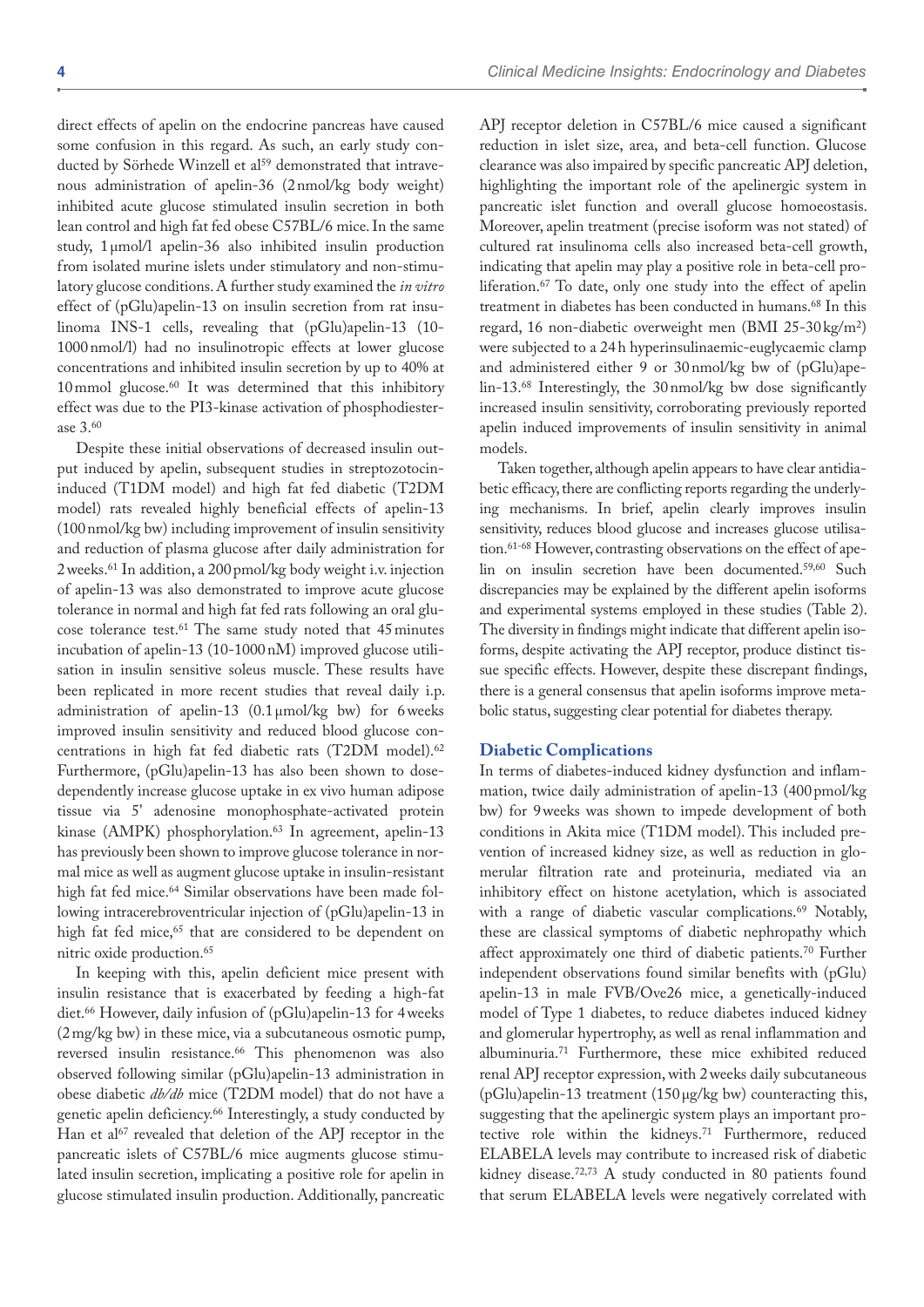| <b>ISOFORM</b>   | EFFECTS ON GLYCAEMIC CONTROL AND METABOLISM                                                                                      |
|------------------|----------------------------------------------------------------------------------------------------------------------------------|
| Apelin-36        | Reduces insulin secretion in mice <sup>54</sup>                                                                                  |
|                  | Reduces insulin secretion in vitro in hyperglycaemic conditions <sup>54</sup>                                                    |
| Apelin-13        | Reduce blood glucose in normal mice, high fat fed mice, high fat fed rats and streptozotocin induced diabetic rats <sup>57</sup> |
|                  | No change in plasma insulin in obese-diabetic mice <sup>57</sup>                                                                 |
|                  | No change in serum insulin concentration in streptozotocin induced type 1 diabetic rats <sup>57</sup>                            |
|                  | Improves glucose tolerance and utilisation in normal and high fat fed mice and high fat fed rats <sup>58</sup>                   |
| (pGlu)-apelin-13 | Increases glucose uptake in ex vivo human adipose tissue <sup>58</sup>                                                           |
|                  | No effect on insulin secretion at 3 mmol/L glucose, inhibition in insulin secretion and cAMP at 10 mmol/L glucose <sup>55</sup>  |
|                  | Improves insulin sensitivity in apelin knockout and obese diabetic mice <sup>59</sup>                                            |
|                  | Improves insulin sensitivity in overweight men <sup>61</sup>                                                                     |

**Table 2.** Overview of the effect of various apelin peptides on glycaemic control and metabolism.

Major effects of each apelin isoform on glycaemic and metabolic control. The associated citations are also included.

urinary albumin creatinine ratio.74 In this study, patients with the lowest serum ELABELA levels had macroalbuminuria and elevated serum creatinine which may lead to kidney disease.74 An additional study conducted in 50 healthy and 100 diabetic patients found a similar negative correlation between serum ELABELA and urinary albumin creatinine ratio.75

As documented above, the beneficial role of apelin in cardiovascular disease is well established.24,25,76,77 Recent research has shown that apelin may also protect against diabetes induced cardiac hypertrophy. Daily apelin-13 treatment for 8weeks (100nmol/kg bw) significantly improved both cardiac and left ventricular indices in male Wistar streptozotocin-induced diabetic mice (T1DM model).78 This improvement was mirrored by a decrease in left ventricular extracellular matrix protein deposition and collagen levels which are key risk factors in cardiac hypertrophy, with additional benefits for hyperglycaemia and glucose tolerance.78 Corresponding benefits of i.p. apelin-13 (200µg/kg bw for 4weeks) on cardiac function and metabolic status have also been observed in obese diabetic Goto-Kakizaki (GK) rats (T2DM model).79 Such benefits may be linked to apelin-induced sphingosine kinase 1 mediated inhibition of transforming growth factor beta (TGF-β).80 Thus, TGF-β is a proinflammatory cytokine that is upregulated in diabetes<sup>81</sup> and induces cardiac fibrosis alongside extra cellular matrix protein deposition, 82 representing key risk factors in cardiac hypertrophy.

#### **Apelin Analogues and Diabetes**

Recently, various laboratories have created modified apelin analogues to generate APJ receptor activators with increased half-life and enhanced antidiabetic effects. Additionally, analogues of apelin have been developed to target cardiovascular disease, with reports of beneficial effects on myocardial dysfunction and hypertension in rats.<sup>83,84</sup> These molecules have been reviewed in detail elsewhere,<sup>77,85</sup> and the current report will focus on apelin analogue advantages in diabetes. The earliest study to utilise apelin analogues in diabetes therapy employed an adeno-associated virus minigene system to mimic systemic expression of apelin-13, apelin-36 and modified analogues of apelin-36, namely apelin-36(L28A) where Leu<sup>28</sup> was substituted by Ala.<sup>28,86</sup> BDF mice were administered  $5 \times 10^{11}$ genome copies of an apelin-expressing adeno-associated virus via tail vein injection and placed onto a high-fat diet for 8weeks. Metabolic status was then measured periodically. Although apelin-36(L28A) displayed a 100-fold reduction in APJ activation potency, it reduced body weight and blood glucose to a greater extent than native apelin-36 and improved glucose tolerance.86 Thus, suggesting that minor modifications to the sequence of apelin may yield improved antidiabetic actions presumably through prolongation of the peptide halflife. A non-peptidergic, organic, pyrazole-based APJ receptor agonist, named Compound 13, has also been generated.<sup>34</sup> Compound 13 reduced food intake and body weight in high fat fed mice, whilst additionally improving glucose tolerance and reducing liver steatosis.34

Further preclinical work in the field of diabetes has been conducted with well characterised analogues of apelin-13. As such, 9 apelin-13 analogues were generated and characterised in the laboratory of O'Harte et al<sup>38</sup> (Table 3). All peptide analogues displayed an increased biological half-life, but elicited differing effects on insulin secretion, with 5 stimulating insulin secretion, 3 inhibiting insulin secretion (thought to be APJ receptor antagonists) and 1 producing no significant effect (Table 3). These observations were mirrored by respective increases and decreases in in vitro cAMP and intracellular Ca2<sup>+</sup> concentrations in pancreatic BRIN-BD11 cells38 (Table 3). Interestingly, bioactivity profiles of the apelin-13 analogues at the level of the pancreatic beta-cell were directly reflected by the ability of each analogue to inhibit food intake.38 The 2 most promising lead compounds, apelin-13 amide and (pGlu)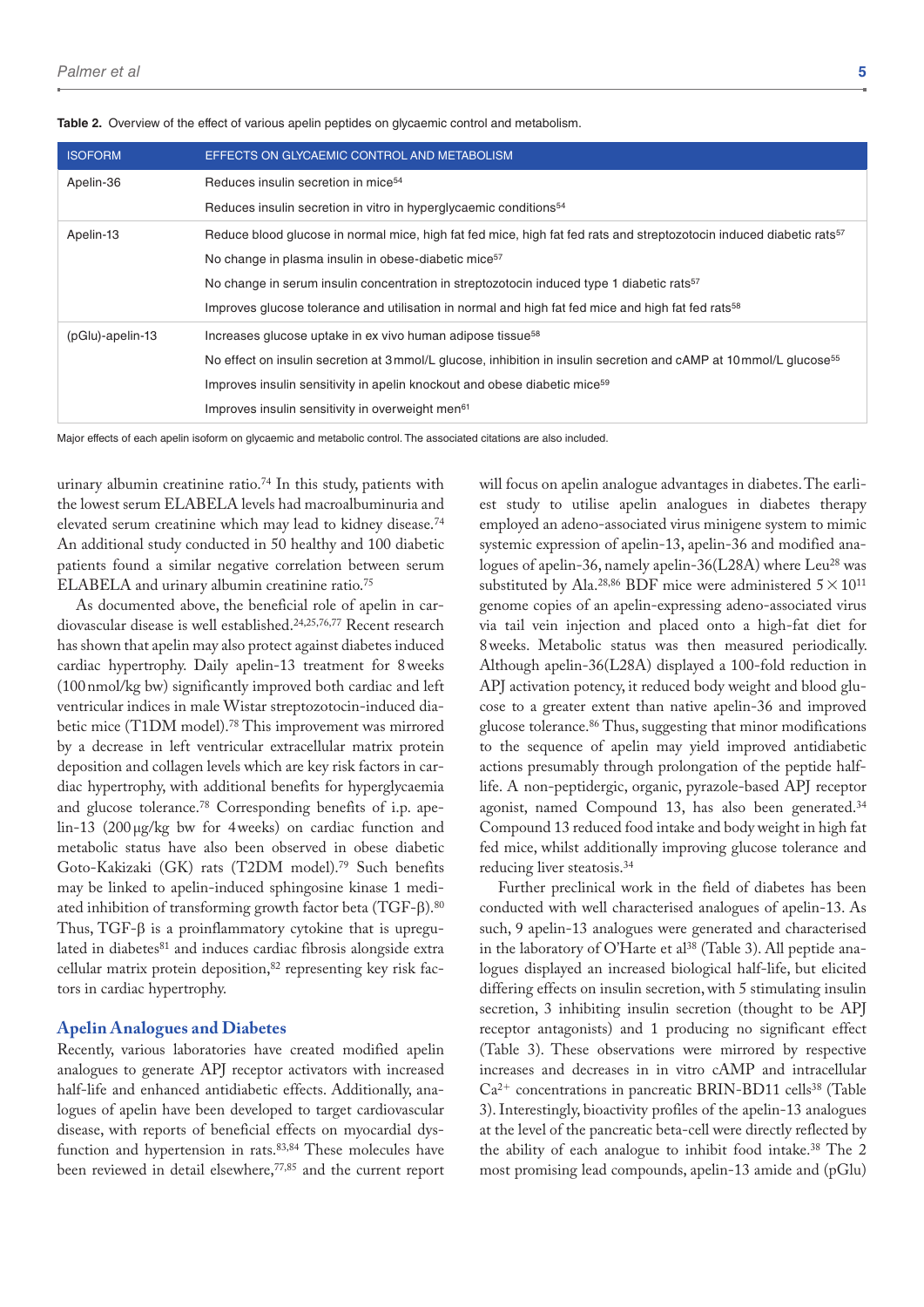| MODIFIED APELIN-13 ANALOGUE                                                                                                                                                                                                                                                                                                                                                                                                                                                                                                                                                                                           | IN VITRO INSULIN<br>CELLS/20 MIN)<br>SECRETION<br>(NG/10 <sup>6</sup> | FLUX<br>$CA2+$<br>(RFU | <b>INTRACELLULAR</b><br>CAMP (PM/ML)  | (MMOL/L.MIN)<br>AUC ACUTE<br><b>PLASMA</b><br><b>INSULIN</b> | (MMOL/L.MIN)<br><b>TOLERANCE</b><br>AUC ACUTE<br>GLUCOSE | AUC 16H DELAYED<br>(MMOL/L.MIN)<br><b>TOLERANCE</b><br><b>GLUCOSE</b>                                                                      | PLASMA INSULIN<br>(MMOL/L.MIN)<br><b>DELAYED</b><br>AUC 16H | INTAKE (G)<br><b>ACUTE</b><br><b>FOOD</b> |
|-----------------------------------------------------------------------------------------------------------------------------------------------------------------------------------------------------------------------------------------------------------------------------------------------------------------------------------------------------------------------------------------------------------------------------------------------------------------------------------------------------------------------------------------------------------------------------------------------------------------------|-----------------------------------------------------------------------|------------------------|---------------------------------------|--------------------------------------------------------------|----------------------------------------------------------|--------------------------------------------------------------------------------------------------------------------------------------------|-------------------------------------------------------------|-------------------------------------------|
| (Ala <sup>13</sup> )apelin-13                                                                                                                                                                                                                                                                                                                                                                                                                                                                                                                                                                                         | $\rightarrow$                                                         | $\rightarrow$          | $\Rightarrow$                         | $\rightarrow$                                                | $\leftarrow$                                             | $\frac{1}{2}$                                                                                                                              | $\infty$                                                    | $\frac{1}{2}$                             |
| (Val <sup>13</sup> )apelin-13                                                                                                                                                                                                                                                                                                                                                                                                                                                                                                                                                                                         | $\Rightarrow$                                                         | →                      | $\Rightarrow$                         | $\Rightarrow$                                                | ⇇                                                        | $\overline{z}$                                                                                                                             | $\frac{1}{2}$                                               | $\frac{1}{2}$                             |
| (Tyr <sup>13</sup> )apelin-13                                                                                                                                                                                                                                                                                                                                                                                                                                                                                                                                                                                         | €                                                                     | ⇇                      | $\leftarrow$                          | $\leftarrow$                                                 | $\rightarrow$                                            | $\frac{1}{2}$                                                                                                                              | $\frac{1}{2}$                                               | $\frac{1}{2}$                             |
| Apelin-13-amide                                                                                                                                                                                                                                                                                                                                                                                                                                                                                                                                                                                                       | €                                                                     | ⇇                      | $\overleftarrow{\leftarrow}$          | €                                                            | $\Rightarrow$                                            | $\frac{1}{2}$                                                                                                                              | $\frac{1}{2}$                                               | $\frac{1}{2}$                             |
| (pGlu)apelin-13                                                                                                                                                                                                                                                                                                                                                                                                                                                                                                                                                                                                       | ⇇                                                                     | $\leftarrow$           | $\leftarrow$                          | $\overline{1}$                                               | I                                                        | $\frac{1}{2}$                                                                                                                              | $\frac{1}{2}$                                               | $\frac{1}{2}$                             |
| pGlu(Ala <sup>13</sup> )apelin-13                                                                                                                                                                                                                                                                                                                                                                                                                                                                                                                                                                                     | $\overline{1}$                                                        | →                      | $\Rightarrow$                         | $\rightarrow$                                                | $\leftarrow$                                             | $\frac{\Omega}{\Sigma}$                                                                                                                    | $\overline{z}$                                              | $\frac{1}{2}$                             |
| pGlu(Val <sup>13</sup> )apelin-13                                                                                                                                                                                                                                                                                                                                                                                                                                                                                                                                                                                     | $\overrightarrow{\exists}$                                            | →                      | $\Rightarrow$                         | $\Rightarrow$                                                | $\leftarrow$                                             | $\frac{1}{2}$                                                                                                                              | $\frac{1}{2}$                                               | $\frac{\Omega}{Z}$                        |
| pGlu(Tyr <sup>13</sup> )apelin-13                                                                                                                                                                                                                                                                                                                                                                                                                                                                                                                                                                                     | €                                                                     | ⇇                      | $\leftarrow$                          | ⇇                                                            | $\rightarrow$                                            | $\frac{1}{2}$                                                                                                                              | $\frac{1}{2}$                                               | $\frac{1}{2}$                             |
| (pGlu)apelin-13-amide                                                                                                                                                                                                                                                                                                                                                                                                                                                                                                                                                                                                 | €                                                                     | €                      | $\leftarrow$                          | ⇇                                                            | $\Rightarrow$                                            | $\frac{1}{2}$                                                                                                                              | $\frac{1}{2}$                                               | $\frac{1}{2}$                             |
| (Lys <sup>e</sup> GluPAL)apelin-13-amide                                                                                                                                                                                                                                                                                                                                                                                                                                                                                                                                                                              | €                                                                     | €                      |                                       | $\overline{1}$                                               | $\overline{1}$                                           | ⇇                                                                                                                                          | 竹                                                           | ミ                                         |
| Lys <sup>8</sup> GluPAL(Tyr <sup>13</sup> )apelin-13                                                                                                                                                                                                                                                                                                                                                                                                                                                                                                                                                                  | ⇇                                                                     | $\leftarrow$           | $\begin{array}{c} \hline \end{array}$ | $\overline{1}$                                               | $\overline{1}$                                           | $\overline{1}$                                                                                                                             | $\leftarrow$                                                | $\overline{1}$                            |
| Lys <sup>o</sup> GluPAL(Val <sup>o</sup> )apelin-13                                                                                                                                                                                                                                                                                                                                                                                                                                                                                                                                                                   | $\overrightarrow{a}$                                                  | $\overline{1}$         | $\Rightarrow$                         | $\frac{D}{Z}$                                                | $\frac{\Omega}{\Sigma}$                                  | $\overline{z}$                                                                                                                             | $\overline{z}$                                              | ⇇                                         |
| pGlu(Lys <sup>8</sup> GluPAL)apelin-13 amide                                                                                                                                                                                                                                                                                                                                                                                                                                                                                                                                                                          | €                                                                     | €                      | $\leftarrow$                          | $\leftarrow$                                                 | $\leftarrow$                                             | ⇇                                                                                                                                          | €                                                           | $\Rightarrow$                             |
| Insulin secretion, Ca <sup>2+</sup> flux and intracelular cAMP was measured in BRIN-BD11 cells following apelin-13 analogue administration at 10 <sup>-12</sup> to 10 <sup>-6</sup> M. Acute and delayed plasma insulin and glucose tolerance AUC values were<br>male NIH Swiss mice trained to eat during a 3 hour period, mice were injected immediately prior to food being available 25 nmol/kg body weight) with food intake measured at 30 minutes intervals.<br>• represents no significan<br>measured in high fat fed DIO mice following 25 nmol/kg body weight apelin-13<br>Abbreviation: ND, not determined |                                                                       |                        |                                       |                                                              |                                                          | analogue and 18 mmol/kg body weight glucose administration and calculated using GraphPad Prism ver. 5.0. Acute food intake was measured in |                                                             |                                           |
|                                                                                                                                                                                                                                                                                                                                                                                                                                                                                                                                                                                                                       |                                                                       |                        |                                       |                                                              |                                                          |                                                                                                                                            |                                                             |                                           |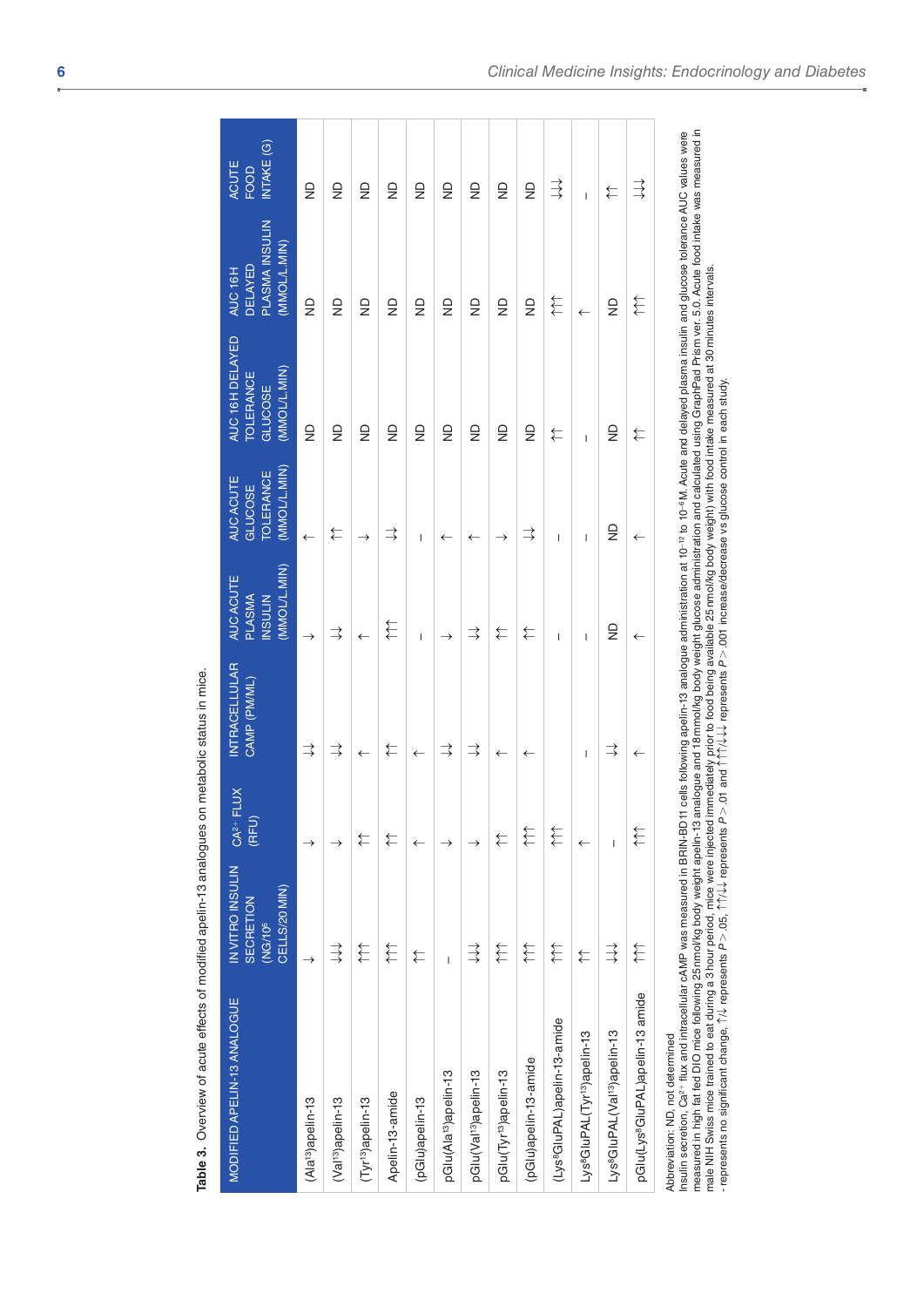apelin-13 amide, were further examined for their antidiabetic efficacy in high fat fed diet induced obese (DIO) diabetic male NIH Swiss mice (T2DM model).87 Twice daily i.p. adminis tration of both analogues for 28days at 25nmol/kg bw reduced fasting blood glucose, feeding, circulating triglycerides and body weight with an increase in plasma insulin and improved glucose tolerance87 (Table 4). (pGlu)apelin-13 amide also increased energy expenditure and pancreatic insulin content whilst reducing total body fat and LDL-cholesterol, potentially making it a useful therapeutic target agent for diabetes ther  $app<sup>87</sup>$  (Table 4).

An additional 4 fatty acid derived analogues of apelin-13 with acylation at Lys 8 alongside additional N- and C- terminal modi fications have been generated including (Lys 8GluPAL)apelin-13 amide, pGlu(Lys 8GluPAL)apelin-13 amide, Lys 8GluPAL(Tyr13 ) apelin-13 and Lys 8GluPAL(Val13)apelin-1388 (Table 3). The fatty acid adduct was employed to extend biological half-life, and indeed each acylated apelin-13 analogue exhibited increased in vitro half-life compared to native apelin-13 (24hours vs >2.1hours), with further investigations revealing that Lys 8GluPAL(Tyr13)apelin-13 had an in vivo half-life of 2.5 to 3hours.88 (Lys 8GluPAL)apelin-13 amide, pGlu(Lys 8GluPAL) apelin-13 amide and Lys 8GluPAL(Tyr13)apelin-13 demon strated dose dependent insulin secretory actions, with Lys 8GluPAL(Val13)apelin-13 causing a dose dependent inhibi tion in both isolated islets and cultured BRIN-BD11 cells.<sup>88</sup> Additionally, (Lys 8GluPAL)apelin-13 amide and pGlu (Lys 8GluPAL)apelin-13 amide positively augmented glucose uptake in 3T3-L1 adipocytes and reduced food intake in high fat fed diet induced obese (DIO) diabetic male NIH Swiss mice (T2DM model).88 The most effective analogue in this study appeared to be pGlu(Lys 8GluPAL)apelin-13 amide which increased in vitro and in vivo insulin secretion, improved glucose tolerance and reduced food intake<sup>88</sup> (Table 4).

More notably, lead analogues from these studies induced similar antidiabetic effects in DIO diabetic male NIH Swiss mice (T2DM model), highlighting a potentially key therapeu tic advantage due to their prolonged duration of action, thereby necessitating fewer daily injections.88 In keeping with this, pGlu(Lys 8GluPAL)apelin-13 amide and (pGlu)apelin-13 amide have been shown to promote important antidiabetic actions in  $db/db$  mice (T2DM model),<sup>89</sup> confirming their effectiveness across a range of diabetes aetiologies. Furthermore, pGlu(Lys 8GluPAL)apelin-13 amide was recently shown to reduce beta- to alpha-cell transdifferentiation and beta-cell apoptosis in streptozotocin-induced diabetic mice (T1DM model), highlighting additional potentially important antidia betic promise in terms of preserving pancreatic islet morphology.90

#### **Conclusion**

Of the established apelin isoforms, apelin-13 appears to be the most interesting in terms of diabetes therapy owing to its ability to improve glucose tolerance and insulin sensitivity, as well as

| <b><i>IODIFIED APELIN-13 ANALOGUE</i></b>     | <b>WEIGHT</b><br><b>RODY</b><br>$\widehat{\mathfrak{S}}$ | ENERGY<br><b>INTAKE</b><br>(KJ/G) | <b>GLUCOSE</b><br>BLOOD<br>(MM) | <b>PLASMA</b><br><b>INSULIN</b><br>(NG/ML) | (MMOL/L.MIN)<br><b>TOLERANCE</b><br><b>AUC ORAL</b><br><b>GLUCOSE</b> | (MMOL/L.MIN)<br>AAC INSULIN<br><b>SENSITIVITY</b> | (MMOLMOL)<br><b>HBA1C</b> | <b>TRIGLYCERIDES</b><br>CIRCULATING<br>(MMOL/L) | <b>CHOLESTEROL</b><br>(MMOL/L)<br>É |
|-----------------------------------------------|----------------------------------------------------------|-----------------------------------|---------------------------------|--------------------------------------------|-----------------------------------------------------------------------|---------------------------------------------------|---------------------------|-------------------------------------------------|-------------------------------------|
| Apelin-13 amide                               |                                                          |                                   |                                 | I                                          | ⇇                                                                     | I                                                 | I                         |                                                 | I                                   |
| pGlu)apelin-13 amide                          |                                                          |                                   | ⊰                               |                                            | ₹                                                                     |                                                   |                           |                                                 | ⊰                                   |
| (Lys <sup>9</sup> GluPAL)apelin-13            |                                                          |                                   | $\overrightarrow{ }$            | ₹                                          | €                                                                     |                                                   |                           |                                                 |                                     |
| pGlu(Lys <sup>8</sup> GluPAL) apelin-13 amide |                                                          | ₹                                 |                                 | ₹                                          | €                                                                     | ₹                                                 | ⊰                         | ₹                                               | ∖                                   |

**Table 4.** Overview of longer-term beneficial effects of various apelin-13 analogues in rodent models of obesity-diabetes.

able 4. Overview of longer-term beneficial effects of various apelin-13 analogues in rodent models of obesity-diabetes

Comparative effects of twice daily administration of apelin-13 amide and (pGlu)apelin-13 amide daily (Lys8GluPAL)apelin-13 and pGlu(Lys8GluPAL)apelin-13 amide (25 nmol/kg bw) ייט ווייט אווייט און אווייט און און און און און אינט אין אינט און אינט און אינט אווייט און און אינט און א אינט<br>לוסתו DIO obese mice. Body weight, energy intake, plasma glucose and insulin were measured at regular interval for 40days in DIO obese mice. Body weight, energy intake, plasma glucose and insulin were measured at regular intervals throughout both studies. Glucose tolerance was assessed in response to administration of 18mmol/ kg glucose and insulin sensitivity following i.p. injection of exogenous insulin, at the end of the respective studies. Terminal analyses included measurement of HbA1c using a point-of-care A1CNow+ kits and lipid profile kg glucose and insulin sensitivity following i.p. injection of exogenous insulin, at the end of the respective studies. Terminal analyses included measurement of HbA1c using a point-of-care A1CNow+ kits and lipid profile determined using an I-Lab 650 clinical analyser. determined using an I-Lab 650 clinical analyser. δ

- represents no significant change, ↑/↓ represents *P*>.05, ↑↑/↓↓ represents *P*>.01 and ↑↑↑/↓↓↓ represents *P*>.001 increase/decrease versus saline treated DIO control mice in each study.represents no significant change,  $\uparrow\downarrow$  represents P  $>$  .05,  $\uparrow\uparrow\downarrow\downarrow$  represents P  $>$  .01 and  $\uparrow\uparrow\uparrow\downarrow\downarrow\downarrow$  represents P  $>$  .001 increase/decrease versus saline treated DIO control mice in each study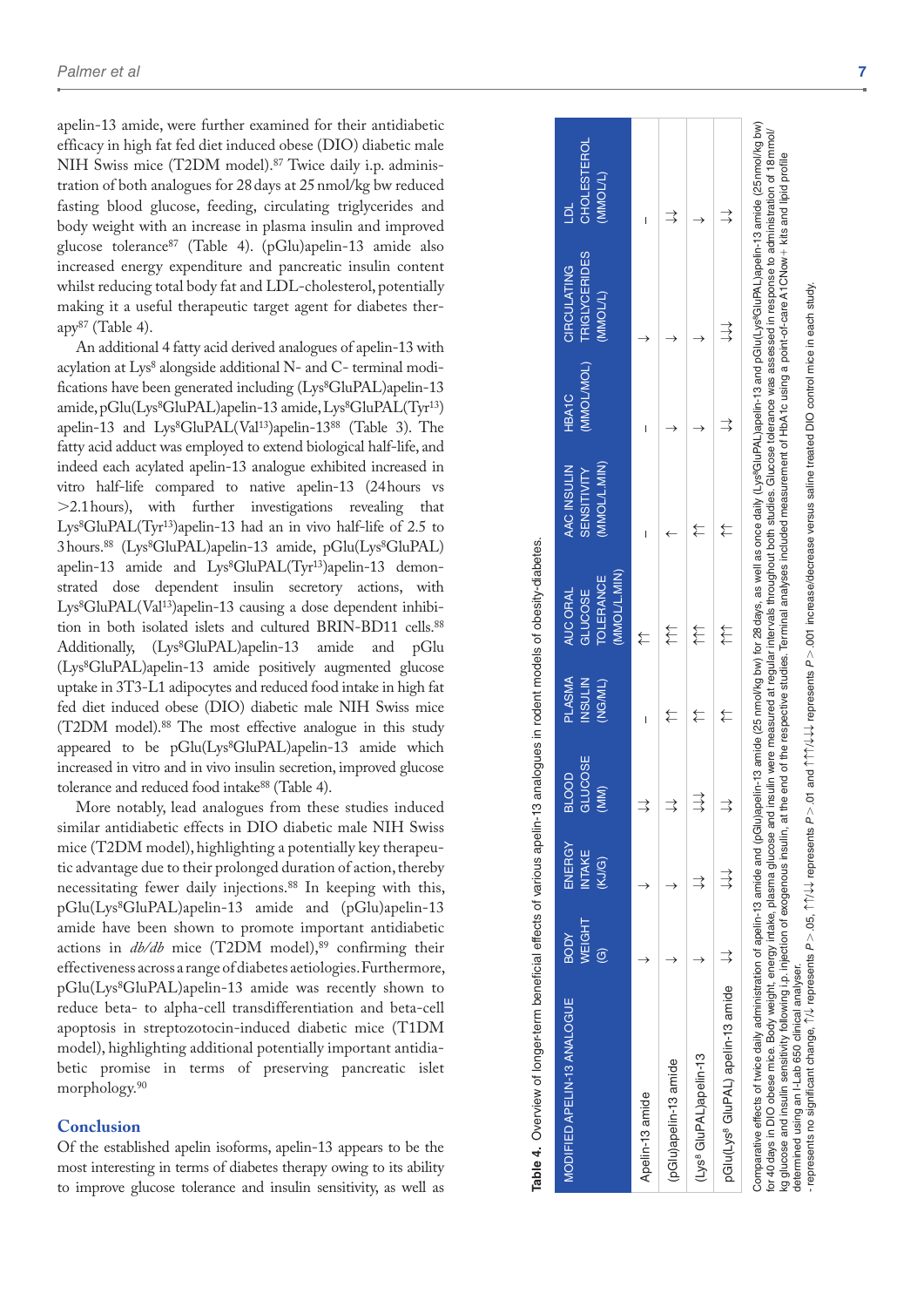potential effects to enhance insulin secretion. Apelin-13 administration also appears to decrease body weight, likely by directly reducing food intake alongside increasing BAT mass and activity. Importantly, apelin-13 also improves diabetic complications including diabetic nephropathy and cardiac hypertrophy. The short biological half-life of native apelin-13 precludes therapeutic utility; however, analogues of apelin-13 have been generated that possess significantly increased in vivo half-lives whilst retaining key antidiabetic actions. These apelin-13 analogues improve insulin sensitivity, glucose tolerance, glycaemic control, lipid profile and plasma insulin whilst also inducing satiety and reducing body weight. Notably, related benefits on pancreatic islet architecture could suggest disease-modifying effects of these apelin-13 analogues. Therefore, such apelin analogues, and particularly longer-acting forms such as pGlu(Lys<sup>8</sup>GluPAL)apelin-13 amide have exciting potential in the future of diabetes therapy.

## **Ethical Statement**

There are no ethical issues related to this review article.

## **ORCID iD**

Ethan S Palmer D <https://orcid.org/0000-0002-8936-5844>

#### **References**

- Saeedi P, Petersohn I, Salpea P, et al. Global and regional diabetes prevalence estimates for 2019 and projections for 2030 and 2045: results from the International Diabetes Federation Diabetes Atlas, 9th edition. *Diabetes Res Clin Pract*. 2019;157:107843.
- 2. Kopp W. How western diet and lifestyle drive the pandemic of obesity and civilization diseases. *Diabetes Metab Syndr Obes*. 2019;12:2221-2236.
- 3. Zheng Y, Ley SH, Hu FB. Global aetiology and epidemiology of type 2 diabetes mellitus and its complications. *Nat Rev Endocrinol*. 2018;14:88-98.
- 4. Galicia-Garcia U, Benito-Vicente A, Jebari S, et al. Pathophysiology of type 2 diabetes mellitus. *Int J Mol Sci*. 2020;21:6275-6309.
- 5. Röder PV, Wu B, Liu Y, Han W. Pancreatic regulation of glucose homeostasis. *Exp Mol Med*. 2016;48:e219-e219.
- 6. Cerf ME. Beta cell dysfunction and insulin resistance. *Front Endocrinol*. 2013;4:37-12.
- 7. Chawla A, Chawla R, Jaggi S. Microvasular and macrovascular complications in diabetes mellitus: distinct or continuum? *Indian J Endocrinol Metab*. 2016;20: 546-551.
- 8. Forbes JM, Cooper ME. Mechanisms of diabetic complications. *Physiol Rev*. 2013;93:137-188.
- 9. Bommer C, Sagalova V, Heesemann E, et al. Global economic burden of diabetes in adults: projections from 2015 to 2030. *Diabetes Care*. 2018;41:963-970.
- 10. Rojas LB, Gomes MB. Metformin: an old but still the best treatment for type 2 diabetes. *Diabetol Metab Syndr*. 2013;5:6.
- 11. Sola D, Rossi L, Schianca GP, et al. Sulfonylureas and their use in clinical practice. *Arch Med Sci*. 2015;11:840-848.
- 12. Marín-Peñalver JJ, Martín-Timón I, Sevillano-Collantes C, Del Cañizo-Gómez FJ. Update on the treatment of type 2 diabetes mellitus. *World J Diabetes*. 2016;7:354-395.
- 13. Castan-Laurell I, Masri B, Valet P. The apelin/APJ system as a therapeutic target in metabolic diseases. *Expert Opin Ther Targets*. 2019;23:215-225.
- Kinjo T, Higashi H, Uno K, Kuramoto N. Apelin/apelin receptor system: molecular characteristics, physiological roles, and prospects as a target for disease prevention and pharmacotherapy. *Curr Mol Pharmacol*. 2021;14:210-219.
- 15. O'Dowd BF, Heiber M, Chan A, et al. A human gene that shows identity with the gene encoding the angiotensin receptor is located on chromosome 11. *Gene*. 1993;136:355-360.
- 16. Tatemoto K, Hosoya M, Habata Y, et al. Isolation and characterization of a novel endogenous peptide ligand for the human APJ receptor. *Biochem Biophys Res Commun*. 1998;251:471-476.
- 17. Kawamata Y, Habata Y, Fukusumi S, et al. Molecular properties of apelin: tissue distribution and receptor binding. *Biochim Biophys Acta*. 2001;1538:162-171.
- 18. Roberts EM, Newson MJF, Pope GR, Landgraf R, Lolait SJ, O'Carroll AM. Abnormal fluid homeostasis in apelin receptor knockout mice. *J Endocrinol*. 2009;202:453-462.
- 19. Mughal A, O'Rourke ST. Vascular effects of apelin: mechanisms and therapeutic potential. *Pharmacol Ther*. 2018;190:139-147.
- 20. Bertrand C, Valet P, Castan-Laurell I. Apelin and energy metabolism. *Front Physiol*. 2015;6:115.
- 21. Chng SC, Ho L, Tian J, Reversade B. ELABELA: a hormone essential for heart development signals via the Apelin receptor. *Dev Cell*. 2013;27:672-680.
- Hu H, He L, Li L, Chen L. Apelin/APJ system as a therapeutic target in diabetes and its complications. *Mol Genet Metab*. 2016;119:20-27.
- 23. O'Harte FPM, Parthsarathy V, Hogg C, Flatt PR. Acylated apelin-13 amide analogues exhibit enzyme resistance and prolonged insulin releasing, glucose lowering and anorexic properties. *Biochem Pharmacol*. 2017;146:165-173.
- 24. Sawane M, Kajiya K, Kidoya H, Takagi M, Muramatsu F, Takakura N. Apelin inhibits diet-induced obesity by enhancing lymphatic and blood vessel integrity. *Diabetes*. 2013;62:1970-1980.
- 25. Wysocka MB, Pietraszek-Gremplewicz K, Nowak D. The role of apelin in cardiovascular diseases, obesity and cancer. *Front Physiol*. 2018;9:557.
- 26. Leon BM, Maddox TM. Diabetes and cardiovascular disease: epidemiology, biological mechanisms, treatment recommendations and future research. *World J Diabetes*. 2015;6:1246-1258.
- Pitkin SL, Maguire JJ, Kuc RE, Davenport AP. Modulation of the apelin/APJ system in heart failure and atherosclerosis in man. *Br J Pharmacol*. 2010;160: 1785-1795.
- 28. Read C, Fitzpatrick CM, Yang P, et al. Cardiac action of the first G protein biased small molecule apelin agonist. *Biochem Pharmacol*. 2016;116:63-72.
- 29. Wang G, Qi X, Wei W, Englander EW, Greeley GH Jr. Characterization of the 5'-regulatory regions of the rat and human apelin genes and regulation of breast apelin by USF. *FASEB J*. 2006;20:2639-2641.
- 30. Kleinz MJ, Davenport AP. Emerging roles of apelin in biology and medicine. *Pharmacol Ther*. 2005;107:198-211.
- 31. Shin K, Chapman NA, Sarker M, et al. Bioactivity of the putative apelin proprotein expands the repertoire of apelin receptor ligands. *Biochim Biophys Acta Gen Subjects*. 2017;1861:1901-1912.
- 32. Adam F, Khatib AM, Lopez JJ, et al. Apelin: an antithrombotic factor that inhibits platelet function. *Blood*. 2016;127:908-920.
- Shin K, Pandey A, Liu XQ, Anini Y, Rainey JK. Preferential apelin-13 production by the proprotein convertase PCSK3 is implicated in obesity. *FEBS Open Bio*. 2013;3:328-333.
- 34. Narayanan S, Harris DL, Maitra R, Runyon SP. Regulation of the apelinergic system and its potential in cardiovascular disease: peptides and small molecules as tools for discovery. *J Med Chem*. 2015;58:7913-7927.
- 35. Ma Y, Yue Y, Ma Y, et al. Structural basis for apelin control of the human apelin receptor. *Structure*. 2017;25:858-866.e4.
- 36. Hosoya M, Kawamata Y, Fukusumi S, et al. Molecular and functional characteristics of APJ. Tissue distribution of mRNA and interaction with the endogenous ligand apelin. *J Biol Chem*. 2000;275:21061-21067.
- 37. Masri B, Morin N, Pedebernade L, Knibiehler B, Audigier Y. The apelin receptor is coupled to Gi1 or Gi2 protein and is differentially desensitized by apelin fragments. *J Biol Chem*. 2006;281:18317-18326.
- 38. O'Harte FPM, Parthsarathy V, Hogg C, Flatt PR. Apelin-13 analogues show potent in vitro and in vivo insulinotropic and glucose lowering actions. *Peptides*. 2018;100:219-228.
- 39. Chapman NA, Dupré DJ, Rainey JK. The apelin receptor: physiology, pathology, cell signalling, and ligand modulation of a peptide-activated class A GPCR. *Biochem Cell Biol*. 2014;92:431-440.
- 40. Lee DK, Ferguson SS, George SR, O'Dowd BF. The fate of the internalized apelin receptor is determined by different isoforms of apelin mediating differential interaction with beta-arrestin. *Biochem Biophys Res Commun*. 2010;395:185-189.
- Gu Q, Zhai L, Feng X, et al. Apelin-36, a potent peptide, protects against ischemic brain injury by activating the PI3K/Akt pathway. *Neurochem Int*. 2013;63: 535-540.
- 42. Japp AG, Cruden NL, Amer DA, et al. Vascular effects of apelin in vivo in man. *J Am Coll Cardiol*. 2008;52:908-913.
- 43. Kutlay O. The impact of apelin-36 on isolated rat hearts as a member of apelin family. *Bratisl Med J*. 2018;119:625-629.
- 44. Shin K, Kenward C, Rainey JK. Apelinergic system structure and function. *Compr Physiol*. 2017;8:407-450.
- Yamaleyeva LM, Shaltout HA, Varagic J. Apelin-13 in blood pressure regulation and cardiovascular disease. *Curr Opin Nephrol Hypertens*. 2016;25:396-403.
- 46. Japp AG, Cruden NL, Barnes G, et al. Acute cardiovascular effects of apelin in humans: potential role in patients with chronic heart failure. *Circulation*. 2010;121:1818-1827.
- 47. Maguire JJ, Kleinz MJ, Pitkin SL, Davenport AP. [Pyr1]Apelin-13 identified as the predominant apelin isoform in the human heart: vasoactive mechanisms and inotropic action in disease. *Hypertension*. 2009;54:598-604.